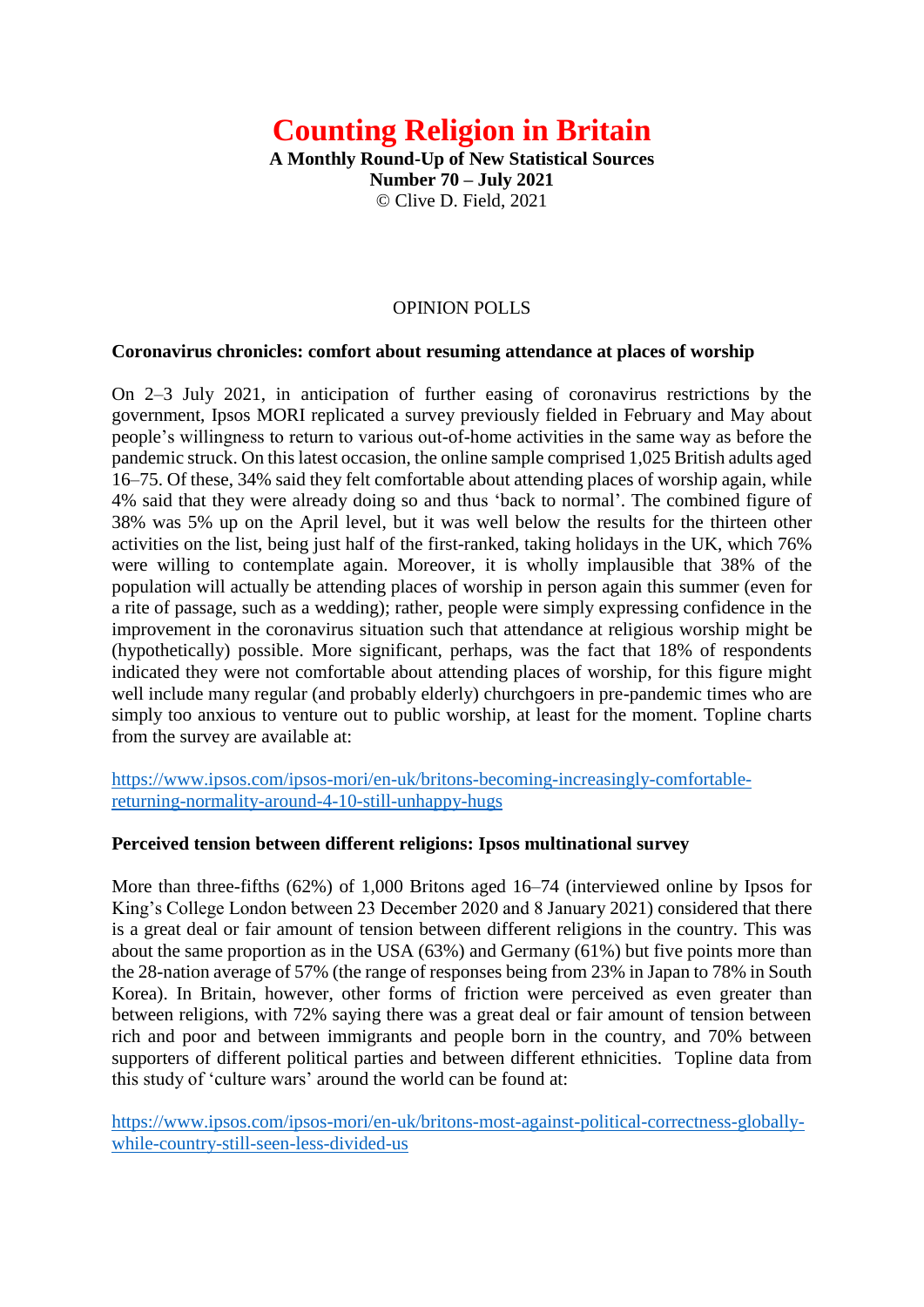# **Perceptions of anti-Semitism and Islamophobia as problems in the UK**

For the thirteenth consecutive month, the Savanta ComRes political tracker has asked its respondents whether they regarded anti-Semitism and Islamophobia as problems in the country. The latest online fieldwork was undertaken on 11–13 June 2021 among 2,108 UK adults. Bookend topline data are shown in Table 1, below, from which it will be seen that perceptions of both these forms of religious prejudice as problems have risen during the past year, from 47% to 53% in the case of anti-Semitism and from 52% to 58% for Islamophobia. The increase was entirely attributable to those replying that anti-Semitism and Islamophobia were big problems in society, the proportions saying they were just somewhat of a problem being unchanged in each case. The UK fall-out from the recent outbreak of hostilities between Israel and Hamas in Gaza has almost certainly contributed to this perceived growth (the Community Security Trust logged 628 anti-Semitic incidents between 8 May and 7 June 2021 alone: see *The Month of Hate: Antisemitism and Extremism during the Israel-Gaza Conflict*, https://cst.org.uk/public/data/file/4/a/The Month of Hate.pdf). Full data tables from the Savanta ComRes tracker are available at:

[https://comresglobal.com/polls/savanta-comres-political-tracker-june-2021-westminster](https://comresglobal.com/polls/savanta-comres-political-tracker-june-2021-westminster-voting-intention/)[voting-intention/](https://comresglobal.com/polls/savanta-comres-political-tracker-june-2021-westminster-voting-intention/)

| Scale of problem     | <b>Anti-Semitism</b> | <b>Anti-Semitism</b> | <b>Islamophobia</b> | <b>Islamophobia</b> |  |
|----------------------|----------------------|----------------------|---------------------|---------------------|--|
|                      | <b>June 2020</b>     | <b>June 2021</b>     | <b>June 2020</b>    | <b>June 2021</b>    |  |
| A big problem        | 13                   | 19                   | 19                  |                     |  |
| Somewhat a problem   | 34                   | 34                   | 33                  | 33                  |  |
| Not really a problem | 25                   | 19                   | 22                  |                     |  |
| Not a problem at all |                      | 10                   | о                   |                     |  |
| Don't know           | 20                   | 18                   | 17                  |                     |  |

**Table 1: Perceptions of anti-Semitism and Islamophobia as problems, UK, 2020 and 2021 (% down)**

*Source*: Savanta ComRes

## **Reported sightings of, and suspected government secrecy about, UFOs: YouGov poll**

As we have often observed, there is a rich tapestry of alternative beliefs in Britain, fuelled in recent years by social media and conspiracy theories. One of the most enduring aspects of this alternative scene is a suspicion that the government has knowledge of UFOs but is withholding the evidence from the public. According to an online poll by YouGov among 2,018 adults on 24–25 May 2021, 59% considered that it is very or somewhat likely that the government does indeed know something about UFOs that is not being shared with its citizens, while just 18% suspected that, if the government did have evidence of UFOs, it would share it with the public (against 62% who suggested the information would be hidden from view). One person in five claimed to have seen a UFO or to personally know somebody who had. On the related topic of aliens, 39% of the sample advised that, in the event of proof that aliens exist, humans should keep a low profile and try to remain undiscovered, with 31% wanting to make contact with the aliens and 30% undecided. Full data tables are available at:

[https://yougov.co.uk/topics/science/articles-reports/2021/06/25/half-britons-think-aliens](https://yougov.co.uk/topics/science/articles-reports/2021/06/25/half-britons-think-aliens-exist-and-7-claim-have-s)[exist-and-7-claim-have-s](https://yougov.co.uk/topics/science/articles-reports/2021/06/25/half-britons-think-aliens-exist-and-7-claim-have-s)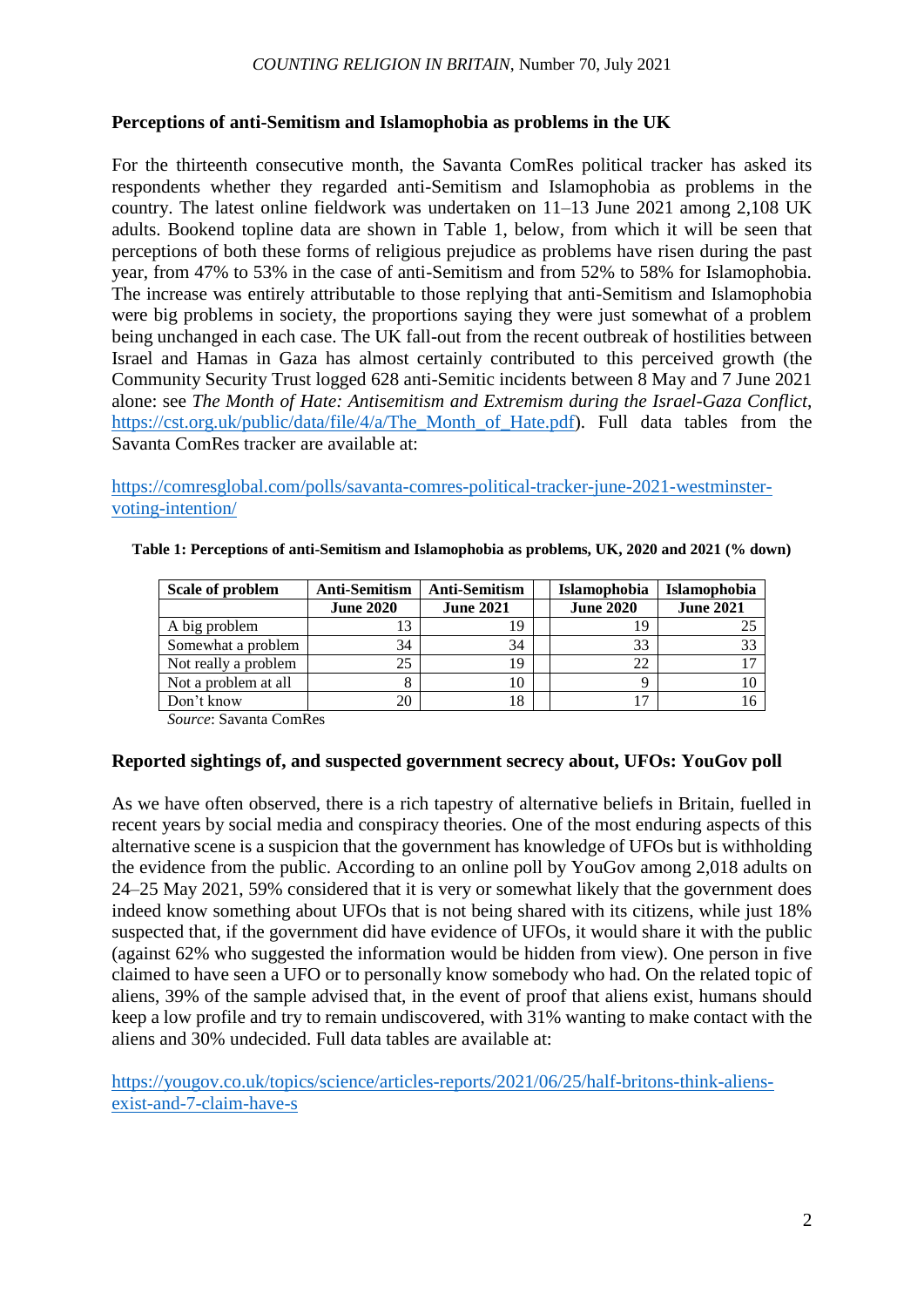## FAITH ORGANIZATION STUDIES

## **Coronavirus chronicles: Church Army launches 'investigating the distanced church'**

The Church Army has commissioned its own research unit to investigate how (self-selecting) individuals involved in Church of England places of worship since 2018 have experienced church, for good or ill, during the recent coronavirus lockdowns. As part of the initial gathering of evidence, an online questionnaire has been launched on Survey Monkey, although provision is also being made for completion on paper. More information, incorporating a link to the survey, is available at:

<https://churcharmy.org/our-work/research/current-research/investigating-distanced-church> <https://www.surveymonkey.co.uk/r/R7T2H3J>

## **Coronavirus chronicles: Methodist Church Statistics for Mission**

Following publication of the Church of Scotland's statistics (see the coverage in *Counting Religion in Britain*, No. 68, May 2021), the Methodist Church has become the second major British denomination to release its post-pandemic 2020 membership figures, as at last October. Members numbered 164,024, representing a decline of 3.3% on the total of 169,377 in 2019 (although it must doubtless have been a rather low priority for ministers to prune the Methodist membership roll during the midst of a pandemic). The crude mortality rate of Methodists in 2020 was 38 per 1,000 (nearly four times the provisional rate for England and Wales that year, in reflection of the elderly profile of Methodists), with deaths outstripping new members by a factor of almost six. Because of coronavirus restrictions on public gatherings, no attempt was made in 2020 to estimate the average attendance of worshippers at typical Sunday or mid-week Methodist services. For a complete breakdown of the membership returns, go to:

<https://www.methodist.org.uk/for-churches/statistics-for-mission/2020-statistics-reports/>

## **Coronavirus chronicles: Jewish mortality during the first year of the pandemic**

In the Institute for Jewish Policy Research's latest report, Daniel Staetsky, Brigitta Horup, and Carli Lessof ask: *Did Jews in the UK Die Disproportionately from Covid-19? A New Look at Jewish Mortality over the First Year of the Pandemic*. Their question is answered in the affirmative, based upon calculations of monthly excess Jewish mortality between January 2020 and March 2021, the underlying data for which derived from the records of Jewish burial societies back to 2016. Elevated Jewish mortality was dramatically evidenced during the first wave of the pandemic, in March-May 2020, which the authors tentatively relate to Jewish sociability and communal activities, with the inherently greater exposure to coronavirus, prior to the introduction of national lockdown measures. The report is available at:

<https://www.jpr.org.uk/publication?id=17873>

Meanwhile, the Board of Deputies of British Jews has continued to monitor the number of UK Jews who have died from Covid-19, whether in hospitals or other settings, and who subsequently received a Jewish burial. The total had reached 903 by 16 April 2021, at which it remained on 18 June, after which three further Covid-related deaths occurred before the next reporting date of 13 July 2021, bringing the current figure to 906.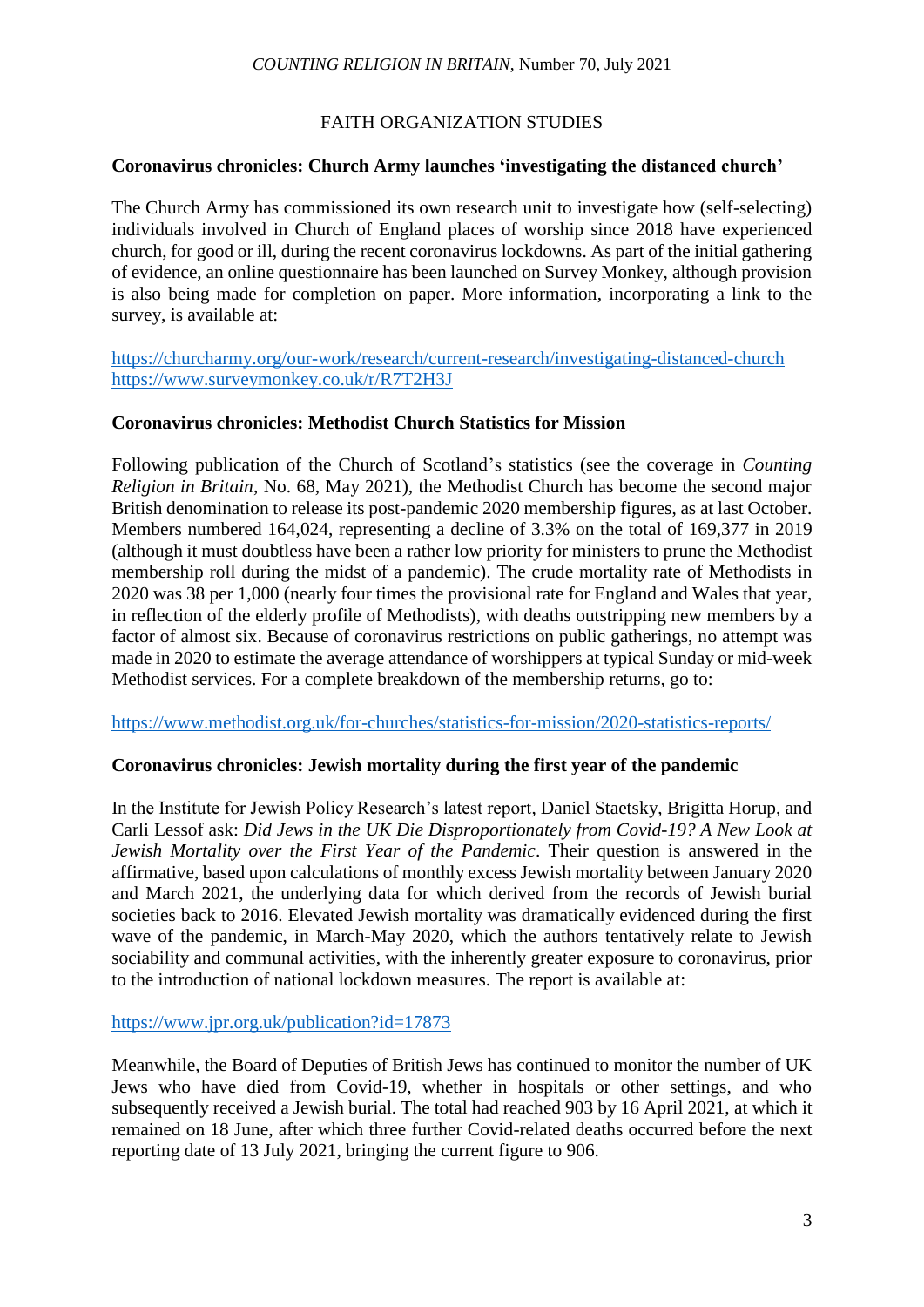## OFFICIAL AND QUASI-OFFICIAL STATISTICS

#### **Coronavirus chronicles: marriages in Scotland dramatically down in 2020**

The National Records of Scotland have published *Vital Events Reference Tables, 2020*, which reveal what a devastating impact the coronavirus pandemic, with its associated lockdowns and restrictions on public gatherings, has had on the number of marriages in Scotland. As will be seen from Table 2, below, summarizing data for the past ten years, there were 53.9% fewer marriages in Scotland in 2020 than in 2019 and 60.1% fewer religious marriages, including reductions of 70.8% for the Church of Scotland, 65.9% for the Roman Catholic Church, 47.6% for other religions, and even 66.3% for humanists (who had previously registered strong advances ever since humanist marriages were first legalized in Scotland in 2005). The full data are available at:

[https://www.nrscotland.gov.uk/statistics-and-data/statistics/statistics-by-theme/vital](https://www.nrscotland.gov.uk/statistics-and-data/statistics/statistics-by-theme/vital-events/general-publications/vital-events-reference-tables/2020)[events/general-publications/vital-events-reference-tables/2020](https://www.nrscotland.gov.uk/statistics-and-data/statistics/statistics-by-theme/vital-events/general-publications/vital-events-reference-tables/2020)

| Year | <b>Civil</b> | All              | Church of       | Roman    | <b>Other</b> | <b>Humanist</b> | <b>Total</b> |
|------|--------------|------------------|-----------------|----------|--------------|-----------------|--------------|
|      |              | <b>Religious</b> | <b>Scotland</b> | Catholic | religion     |                 |              |
| 2011 | 15,092       | 14,043           | 5,557           | 1,729    | 4,271        | 2,486           | 29,135       |
| 2012 | 15,592       | 14,942           | 5,508           | 1,827    | 4,555        | 3,052           | 30,534       |
| 2013 | 14,024       | 13,523           | 4,616           | 1,582    | 4,140        | 3,185           | 27,547       |
| 2014 | 15,000       | 14,069           | 4,505           | 1,555    | 4,043        | 3,966           | 29,069       |
| 2015 | 15,583       | 14,108           | 4,052           | 1,438    | 4,287        | 4,331           | 29,691       |
| 2016 | 15,066       | 14,163           | 3,675           | 1,346    | 4,602        | 4,540           | 29,229       |
| 2017 | 14.201       | 14.239           | 3,166           | 1,182    | 4,571        | 5,320           | 28,440       |
| 2018 | 13,596       | 13.929           | 2,789           | 1.079    | 4.549        | 5,512           | 27,525       |
| 2019 | 12,635       | 13,372           | 2,225           | 911      | 4,930        | 5,306           | 26,007       |
| 2020 | 6,653        | 5.333            | 649             | 311      | 2,585        | 1,788           | 11,986       |

*Source*: National Records of Scotland.

## ACADEMIC STUDIES

# **Recent articles in academic journals: theme issue on psychological type and religion**

Vol. 24, No. 4, 2021 of *Mental Health, Religion, and Culture* is a theme issue on 'psychological type, religion, and culture' edited by Christopher Alan Lewis. It includes the following six articles exploring the theme in an English and Welsh Anglican context:

- Andrew Village, 'Testing the Factor Structure of the Francis Psychological Type Scales (FPTS): A Replication among Church of England Clergy and Laity' (pp. 336–46): analysis of self-selecting samples of 1,522 clergy and 2,474 laity who completed a questionnaire in the *Church Times* in 2013, concluding that the expected four-factor structure was 'a reasonable approximation to the data' but that there was scope for limited revision of some items in the FPTS, available at: <https://www.tandfonline.com/doi/full/10.1080/13674676.2020.1780575>
- Leslie Francis, Andrew Village, and David Voas, 'Psychological Type Theory, Femininity, and the Appeal of Anglo-Catholicism: A Study among Anglican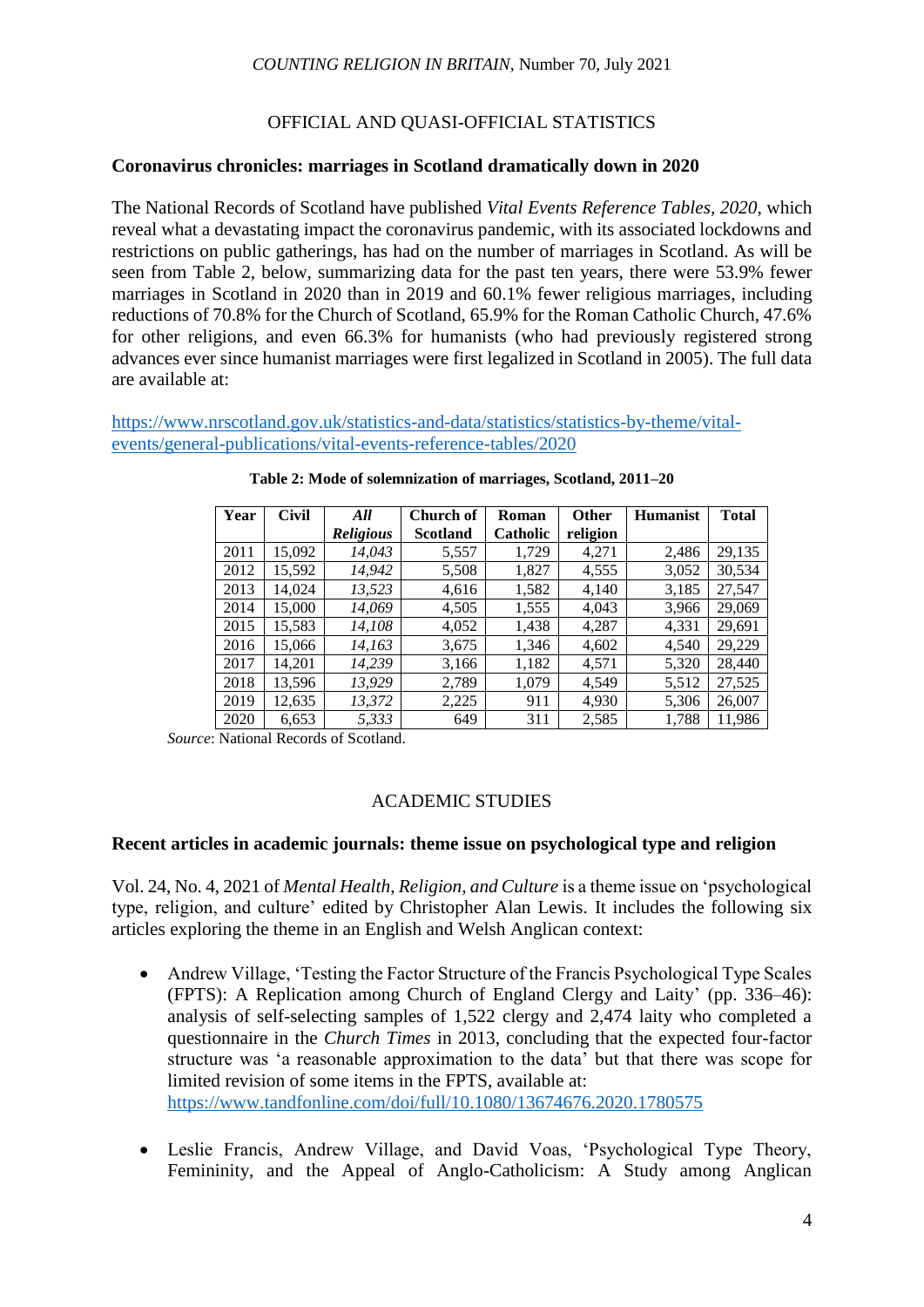Clergymen in England' (pp. 352–65): drawing on data from 1,107 clergymen participating in the 2013 Church Growth Research Project, the authors conclude that lower levels of psychological femininity are found among evangelicals, available at: <https://www.tandfonline.com/doi/full/10.1080/13674676.2020.1767557>

- Christopher Rutledge, 'Psychological Type and Psychological Temperament of Non-Stipendiary Anglican Clergy: Appropriate to Meet the Needs of the Twenty-First Century?' (pp. 366–76): comparison of 53 non-stipendiary and 77 stipendiary clergy in one rural Church of England diocese, identifying self-supporting ministers as more inclined to preserve the status quo than pioneer new initiatives, available at: <https://www.tandfonline.com/doi/full/10.1080/13674676.2020.1758647>
- John Payne and Christopher Alan Lewis, 'The Payne Index of Ministry Styles: A Lens on Clergy Activity from the Perspective of Psychological Type Theory' (pp. 377– 88): comparison of two surveys of clergy in the Church in Wales in the mid-1990s  $(n = 191)$ and mid-2000s ( $n = 370$ ), highlighting two changes over time in the way that clergy are conceptualizing their ministry, available at: <https://www.tandfonline.com/doi/full/10.1080/13674676.2020.1784861>
- Leslie Francis, Susan Jones, and Andrew Village, 'Psychological Type and Psychological Temperament among Readers within the Church of England: A Complementary Ministry?' (pp. 389–403): comparison of psychological type and temperament between 155 readers attending the national readers' conference in 2013 and 863 Church of England clergy in 2007, with discussion of the implications for reader ministry, available at:

<https://www.tandfonline.com/doi/full/10.1080/13674676.2020.1764517>

 Leslie Francis, Owen Edwards, and Tania ap Siôn, 'Applying Psychological Type and Psychological Temperament Theory to the Congregations at Cathedral Carol Services' (pp. 412–24): comparison of 193 attenders at Christmas carol services at Bangor cathedral in 2013 with the normative profile of congregations at Anglican Sunday services in England and Wales, identifying significant psychological divergence between them, available at:

<https://www.tandfonline.com/doi/full/10.1080/13674676.2020.1764516>

*Reminder: most articles in academic journals are still not open access and a personal or institutional subscription, or one-time payment, may be required to read or download them:* 

# **Recent articles in academic journals: miscellaneous**

 Stuart Fox, Esther Muddiman, Jennifer Hampton, Ekaterina Kolpinskaya, and Ceryn Evans, 'Capitalising on Faith? An Intergenerational Study of Social and Religious Capital among Baby Boomers and Millennials in Britain', *Sociological Review*, Vol. 69, No. 4, July 2021, pp. 862–80: analysis of data from the UK Household Longitudinal Study, concluding that 'while lower levels of religious capital are contributing to lower levels of social capital among Millennials, religious activity is also a more effective source of social capital for Millennials than their elders', available at: <https://journals.sagepub.com/doi/full/10.1177/0038026120946679>